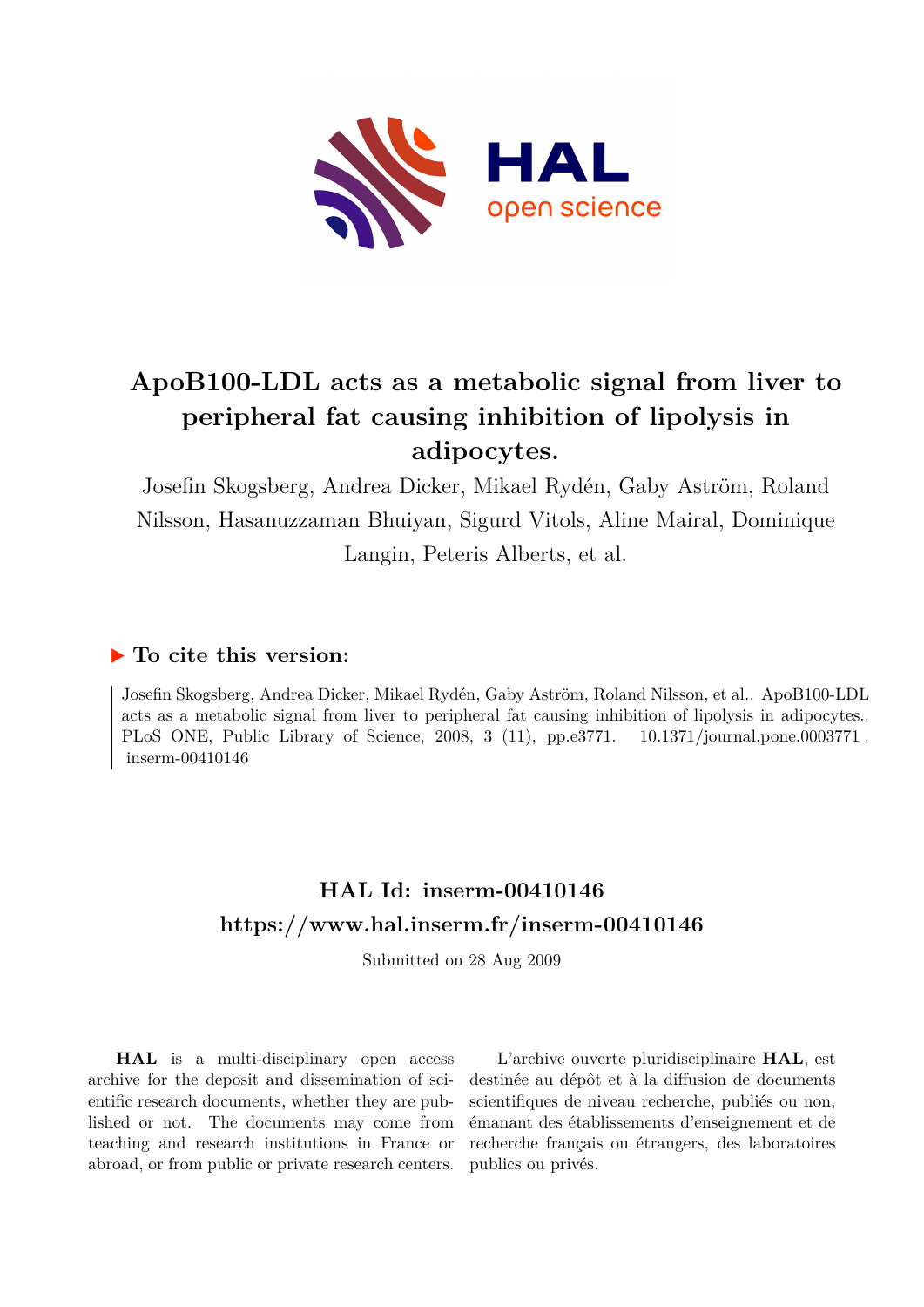# ApoB100-LDL Acts as a Metabolic Signal from Liver to Peripheral Fat Causing Inhibition of Lipolysis in Adipocytes

Josefin Skogsberg<sup>1</sup>\*, Andrea Dicker<sup>2</sup>, Mikael Rydén<sup>2</sup>, Gaby Åström<sup>2</sup>, Roland Nilsson<sup>3</sup>, Hasanuzzaman Bhuiyan<sup>4</sup>, Sigurd Vitols<sup>4</sup>, Aline Mairal<sup>5</sup>, Dominique Langin<sup>5</sup>, Peteris Alberts<sup>6</sup>, Erik Walum<sup>6</sup>, Jesper Tegnér<sup>3</sup>, Anders Hamsten<sup>7</sup>, Peter Arner<sup>2</sup>, Johan Björkegren<sup>1</sup>

1 The Computational Medicine Group, Karolinska Institutet, Karolinska University Hospital, Solna, Stockholm, Sweden, 2 Department of Medicine, Karolinska Institutet, Karolinska University Hospital, Huddinge, Sweden, 3 Computational Biology Unit, Department of Physics, Linköping University, Linköping, Sweden, 4 Division of Clinical Pharmacology, Department of Medicine, Karolinska Institutet, Karolinska University Hospital, Solna, Stockholm, Sweden, 5 Inserm, U586, Obesity Research Unit, Toulouse, France, 6 Biovitrum AB, Stockholm, Sweden, 7 Atherosclerosis Research Unit, Department of Medicine, Karolinska Institutet, Karolinska University Hospital, Solna, Stockholm, Sweden

#### Abstract

Background: Free fatty acids released from adipose tissue affect the synthesis of apolipoprotein B-containing lipoproteins and glucose metabolism in the liver. Whether there also exists a reciprocal metabolic arm affecting energy metabolism in white adipose tissue is unknown.

Methods and Findings: We investigated the effects of apoB-containing lipoproteins on catecholamine-induced lipolysis in adipocytes from subcutaneous fat cells of obese but otherwise healthy men, fat pads from mice with plasma lipoproteins containing high or intermediate levels of apoB100 or no apoB100, primary cultured adipocytes, and 3T3-L1 cells. In subcutaneous fat cells, the rate of lipolysis was inversely related to plasma apoB levels. In human primary adipocytes, LDL inhibited lipolysis in a concentration-dependent fashion. In contrast, VLDL had no effect. Lipolysis was increased in fat pads from mice lacking plasma apoB100, reduced in apoB100-only mice, and intermediate in wild-type mice. Mice lacking apoB100 also had higher oxygen consumption and lipid oxidation. In 3T3-L1 cells, apoB100-containing lipoproteins inhibited lipolysis in a dose-dependent fashion, but lipoproteins containing apoB48 had no effect. ApoB100-LDL mediated<br>inhibition of lipolysis was abolished in fat pads of mice deficient in the LDL receptor (*Ldlr<sup>—/—</sup>Apo* 

Conclusions: Our results show that the binding of apoB100-LDL to adipocytes via the LDL receptor inhibits intracellular noradrenaline-induced lipolysis in adipocytes. Thus, apoB100-LDL is a novel signaling molecule from the liver to peripheral fat deposits that may be an important link between atherogenic dyslipidemias and facets of the metabolic syndrome.

Citation: Skogsberg J, Dicker A, Rydén M, Åström G, Nilsson R, et al. (2008) ApoB100-LDL Acts as a Metabolic Signal from Liver to Peripheral Fat Causing Inhibition of Lipolysis in Adipocytes. PLoS ONE 3(11): e3771. doi:10.1371/journal.pone.0003771

Editor: Alessandro Bartolomucci, University of Parma, Italy

Received April 14, 2008; Accepted November 3, 2008; Published November 20, 2008

Copyright: @ 2008 Skogsberg et al. This is an open-access article distributed under the terms of the Creative Commons Attribution License, which permits unrestricted use, distribution, and reproduction in any medium, provided the original author and source are credited.

Funding: This study was supported by grants from the Swedish Research Council (P.Ar. and J.B.), the Swedish Diabetes Association (P.Ar.), the Swedish Heart-Lung Foundation (P.Ar., J.B., and A.H.), the Novo Nordic Foundation (P.Ar.) and the King Gustaf V and Queen Victoria Foundation (P.Ar., J.B.) and the European<br>Commission, 6th Framework Program (contract LSHM-CT-2005-01873) and interpretation of the data, and in the preparation, review, or approval of the manuscript.

Competing Interests: The authors have declared that no competing interests exist.

\* E-mail: josefin.skogsberg@ki.se

#### Introduction

Lipoproteins containing apolipoprotein (apo) B are synthesized in the liver (apoB100-very low density lipoproteins (VLDL)) or the intestine (apoB48-chylomicrons). These particles are released into the circulation, where they undergo hydrolysis by lipoprotein lipase, generating free fatty acids that are taken up by peripheral organs such as the adipose tissue. The hydrolysis also generates atherogenic remnants such as, apoB100-low density lipoprotein (LDL), a major risk factor for atherosclerosis [1].

The intracellular lipolysis of adipocytes is believed to play a central role in regulating whole-body energy homeostasis [2],

affecting both the release of free fatty acids to the circulation and the extent of peripheral fat deposits. These effects provide a metabolic link between peripheral fat deposits and the liver that influence the hepatic synthesis and secretion of lipoproteins [2]. However, the existence and possible nature of a reciprocal signal from the liver to the adipocytes have not been established.

The size and binding properties of apoB-containing lipoproteins imply that they may have physiological functions other than the passive transport of lipids to adipocytes. Indeed, individuals with conditions characterized by high levels of apoB-containing lipoproteins have reduced levels of catecholamine-induced lipolysis in their adipocytes [3,4].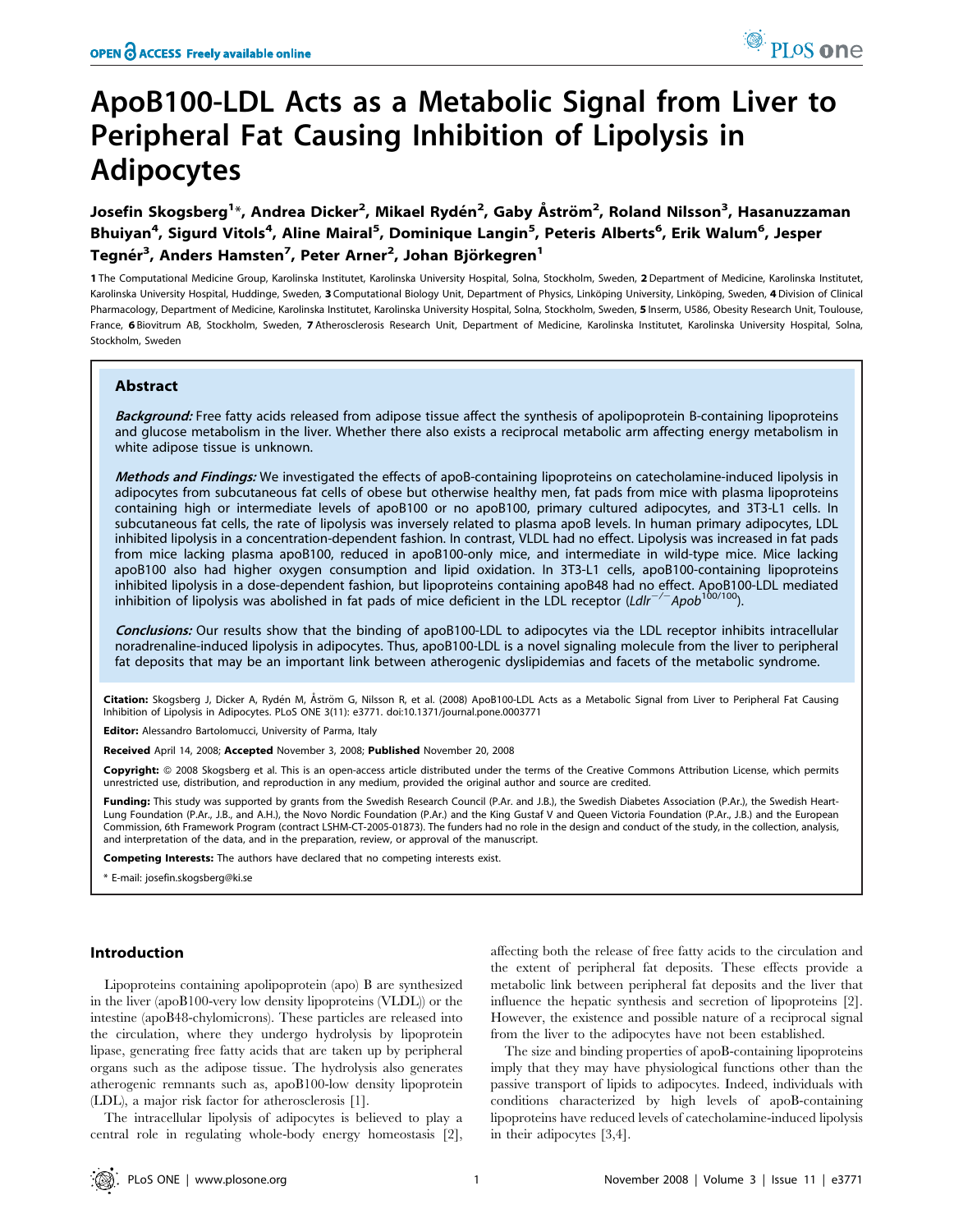We hypothesized that apoB-containing lipoproteins affect adipocyte lipolysis, serving as a signal from the liver to peripheral fat deposits. To test this hypothesis, we investigated lipolysis in subcutaneous fat cells from obese but otherwise healthy men in relation to their levels of apoB-containing lipoproteins. We then examined noradrenaline-induced lipolysis in genetically modified mouse models with plasma containing high or intermediate levels or no apoB100 or apoB48, and human primary cultured adipocytes and 3T3—L1 cells incubated with different types and concentrations of human and mouse apoB-containing lipoproteins. Taken together, our findings show that apoB100-LDL act as a metabolic signal causing inhibition of lipolysis in adipocytes.

#### Results

#### Lipolysis in healthy volunteers and human primary adipocytes

In accordance with previous observations [3,4], the rate of noradrenaline-induced lipolysis in subcutaneous fat cells from obese but otherwise healthy men correlated strongly and inversely with apoB plasma levels ( $r = -0.5$ , Fig. 1A) but was not related to apoA1 or body mass index (both  $r = 0.1$ ; not shown), suggesting that apoB100-containing lipoproteins suppresses adipocyte lipolysis. The inverse correlation was also found to be independent of age and markers of the metabolic syndrome. This was investigated by multiple regression analysis using the following markers for metabolic syndrome and noradrenaline-induced lipolysis together as regressors versus apoB100 as a dependent factor, age;  $r = -0.27$ , p = 0.018; waist:  $r = -0.35$ , p = 0.005; fasting plasma insulin:  $r = -0.36$ ,  $p = 0.002$ ; fasting plasma HDL cholesterol:  $r = -0.36$ , p = 0.002; fasting plasma triglycerides:  $r = -0.32$ ;  $p = 0.003$ ; systolic blood pressure:  $r = -0.26$ ,  $p = 0.023$ ; diastolic blood pressure:  $r = -0.24$ ,  $p = 0.032$ .

To determine the cause-effect relationship, we differentiated human preadipocytes into adipocytes and exposed them to equal numbers of human VLDL or LDL particles (i.e., equal concentrations of apoB100). Spontaneous (basal) lipolysis was unaffected (Fig. 1B); however, noradrenaline-induced lipolysis was markedly inhibited by LDL, but not by VLDL (Fig. 1C), in a concentration-dependent fashion (Fig. 1D) after incubation for 48 hours (Fig. 1E).

Reconstitution of the cholesterol esters content of the native LDL particles with triglycerides or cholesterol ester (experimental control) did not alter the inhibition of noradrenaline-induced lipolysis (Fig. 1F).

In our previous studies of lipolysis in hyper-apoB100 conditions, noradrenaline-induced lipolysis was attenuated at the level of the protein kinase A (PKA)–hormone sensitive lipase (HSL) complex [3,4]. RT-PCR analyses of human adipocytes incubated with LDL revealed that the mRNA levels of the regulatory  $1\alpha$  subunit of the PKA were decreased (Reg1 $\alpha$ ; p<0.01), whereas that of the regulatory 2 $\beta$  subunit were increased (Reg 2 $\beta$ ; p<0.05). LDL incubation did not influence the mRNA levels of HSL or adipose triglyceride lipase (ATGL) [5]. In the fatty acid oxidation pathway, the mRNA levels of carnitine palmitoyltransferase 1 (CPT1) and peroxisome proliferator activated receptor alpha (PPARa) were increased,  $p<0.05$  and  $p<0.01$ , respectively (Fig. 1G).

#### Lipolysis in Fat Pads in Relation to Plasma apoB in Mouse

To assess the role of different types of apoB-containing lipoproteins in vivo, we investigated fat pad lipolysis in mice that conditionally lack microsomal triglyceride transfer protein in the liver  $(Mttp^{\Delta/\Delta})$  [6] (and therefore have no apoB100-containing lipoproteins in plasma), in wild-type mice with both apoB100 and

apoB48, and in mice expressing only apoB100 [7] (Fig. 2A). These groups exhibited no differences in fat cell size (Fig. 2B), body weight (Table 1), or basal lipolysis (Fig. 2C). However, lipolysis induced by noradrenaline (at the maximal effective concentration) or 8-bromo cyclic AMP was increased in mice lacking apoB100, reduced in apoB100-only mice, and intermediate in wild-type mice (Fig. 2C). Dose-response experiments showed similar hormone sensitivities in all three groups (not shown).

Of note, mice lacking apoB100 and apoB100-only mice had lower plasma triglyceride and cholesterol levels than wild-type mice (Table 1), implying that plasma concentrations of cholesterol and triglycerides per se did not affect lipolysis in adipocytes. The increased lipolysis in mice lacking apoB100 did not lead to a leaner phenotype or to smaller fat cells, suggesting adaptive or parallel changes in whole-body energy metabolism. Indeed, oxygen consumption was increased  $(VO_2, Fig. 2D)$  in these mice—but only at high temperatures, when lipid oxidation was concomitantly increased, as evidenced by a lower respiratory quotient (RQ, Fig. 2D). However, food intake was almost identical in both groups (Fig. S1, Supplementary online material). These results suggest that mice lacking apoB100 decrease their circulating lipids rather than body fat as a result of the increase in catecholamine-induced lipolysis by enhancing energy expenditure and fat oxidation.

#### Types of apoB and lipolysis in mouse adipocytes

Our mouse in vivo studies implied that apoB100-containing but not apoB48-containing lipoproteins affect noradrenaline-induced lipolysis in adipocytes. To explore this possibility further, we exposed 3T3-L1 adipocytes to equal amounts of mouse lipoproteins containing either apoB100 or apoB48. ApoB100 lipoproteins inhibited noradrenaline-induced but not basal lipolysis (Fig. 3A) in dose-dependent fashion (Fig. 3B). ApoB48 lipoproteins did not affect lipolysis (Fig. 3A). Thus, lipoproteins containing apoB100, but not those containing apoB48, are responsible for the interaction with adipocytes, leading to reduced lipolysis within these cells.

#### The role of the LDL receptor on adipocytes

Since the LDL receptor (LDLR) is expressed on adipocytes [8], we investigated its role in the interaction between apoB100 lipoproteins and adipocytes by analyzing apoB100-only mice that expressed the LDLR  $(\mathcal{L}dlr^{+/+}Apob^{100/100})$  or were LDLR-deficient  $(Ldh^{-1/2}Apob^{100/100})$  [9]. Apart from their plasma cholesterol levels, the two groups were phenotypically similar (values not shown). LDLR deficiency did not affect fat cell size (Fig. 3C) but decreased basal lipolysis slightly (Fig. 3D). Importantly, however, noradrenaline-induced glycerol release was almost threefold higher in  $L dlr^{-/-}A p \omega^{100/100}$  mice (Fig. 3D), suggesting that binding of apoB100-LDL to the LDLR is necessary to mediate the inhibition of lipolysis in adipocytes.

#### **Discussion**

ApoB100 is the main cholesterol transporter in the circulation and has a central role in atherogenesis. In this study, we show that plasma apoB100-containing lipoproteins interact directly with adipocytes, resulting in lower levels of catecholamine-induced lipolysis. VLDL and apoB48-containing lipoproteins had no effect on lipolysis, indicating that the interaction with adipocytes requires the LDLR. We also provide evidence that apoB100-LDL modulates lipid mobilization and energy expenditure. These findings reveal a novel role for apoB100-LDL as a signaling molecule between the liver and adipose tissues that may provide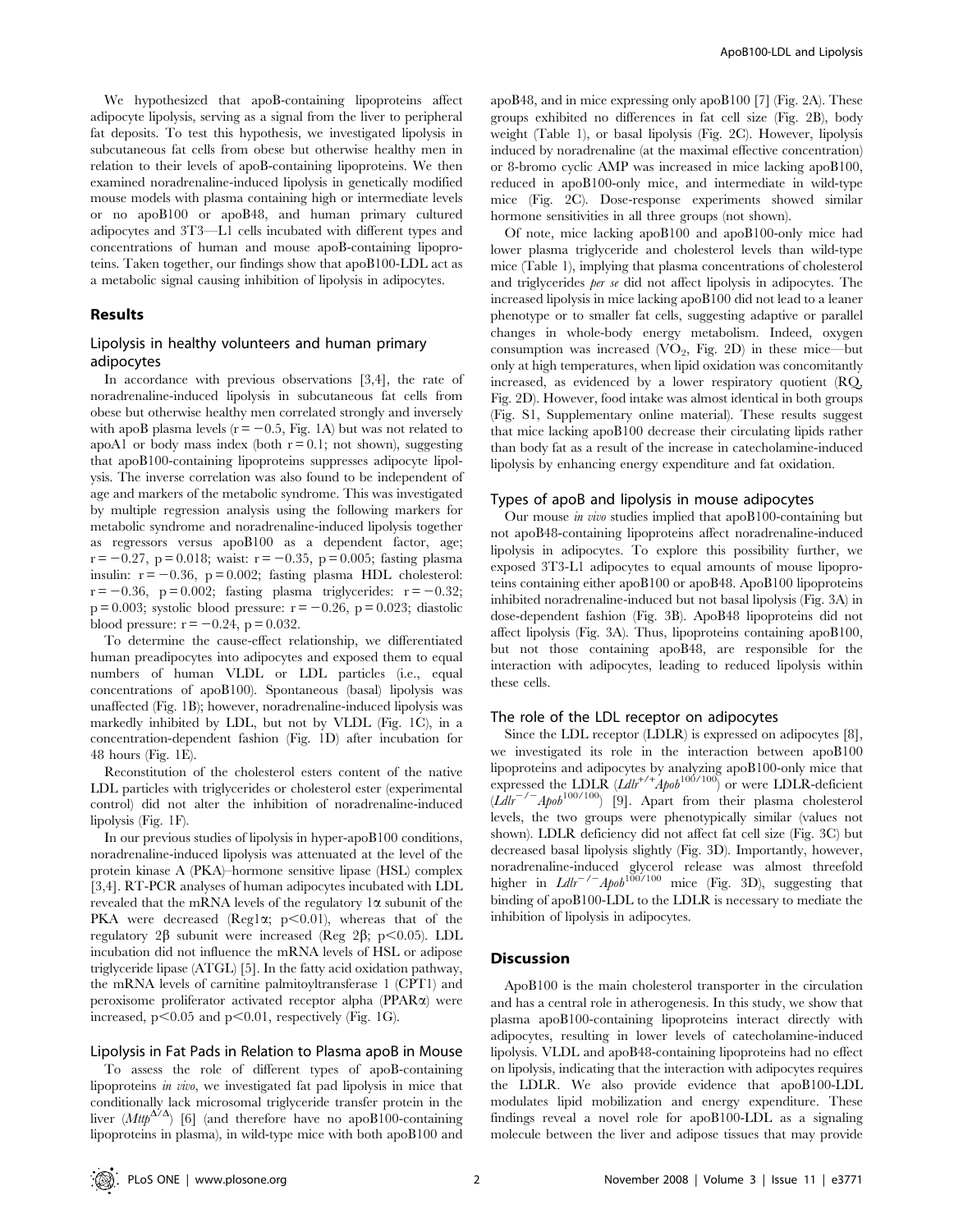

Figure 1. Effects of apoB100, VLDL, and LDL on lipolysis in human fat cells. (A) Linear regression plot of fat cell lipolysis (glycerol release) and plasma apoB100 levels in 48 overweight but healthy men. The linear regression r-value = -0.5, p < 0.001. (B) Basal (n = 9; p = 0.94; DF = 2,24; Fvalue = 0.065) and (C) noradrenaline-stimulated (noradrenaline/basal) (n = 9; p<0.05; DF = 2,24; F-value = 3.6) lipolysis in human differentiated preadipocytes incubated with equal concentrations (40 µg apoB100/ml medium) of human VLDL or LDL or with vehicle alone for 48 hours. (D) Inhibition of lipolysis in human differentiated pre-adipocytes incubated without or with human LDL at five concentrations (20, 30, 40, 60, 80 mg apoB100/ml medium) for 48 hours (n = 3 for each concentration; p = 0.001; DF = 2,5,10; F-value = 10.4) and (E) with different incubation times (8, 24 and 48 hours) with 40 ug apoB100/ml medium (n = 5 for each time point; DF = 2,12) p = 0.61; F-value = 0.48 for vehicle and p = 0.007; F-value = 7.6 for apoB100 incubation. (F) Noradrenaline-stimulated (noradrenaline/basal) lipolysis in human differentiated pre-adipocytes incubated with vehicle alone, native LDL and two forms of reconstituted LDL (40 µg apoB100/ml medium) for 48 hours (n = 29-34 in each group). "Trilinoleate" indicates reconstituted LDL in which cholesterol esters had been replaced with Trilinoleate. ''Chol. linoleate'' indicates reconstituted LDL in which cholesterol esters had been

: © .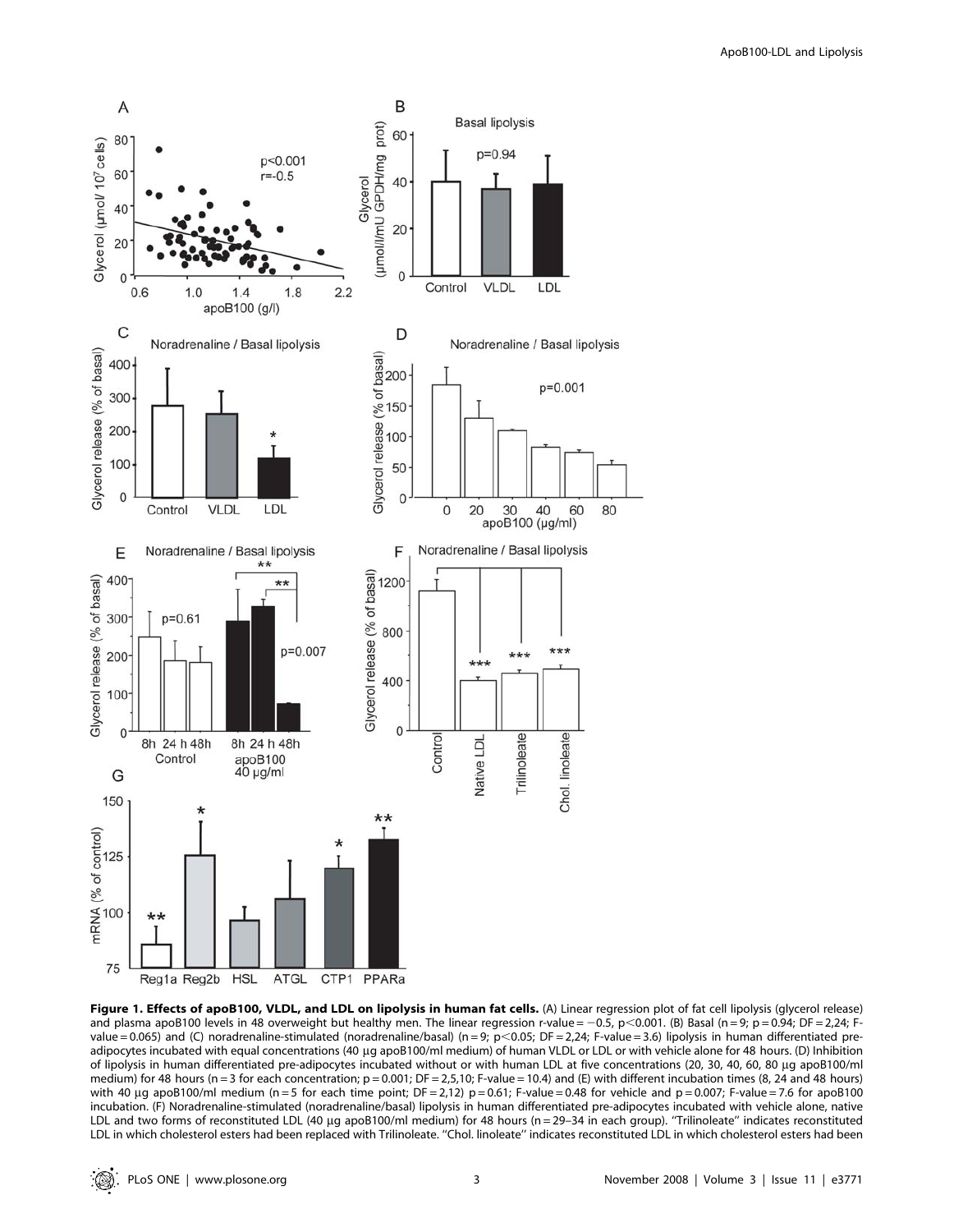replaced with cholesteryl linoleate. (G) mRNA expression (n = 4-8) in human differentiated pre-adipocytes incubated with human LDL (40  $\mu$ g apoB100/ml medium) presented as % of control cells (not exposed to LDL). Error bars in (B,C,G) indicate SD and in (D,E,F) indicate SE. p-values for (B, C, D, E) were determined by ANOVA and for (F,G) un paired t-test. \*p<0.05, \*\*p<0.01, \*\*\*p<0.001 indicate Fisher's Post-hoc test. doi:10.1371/journal.pone.0003771.g001



Figure 2. Effects of apoB100 in mice. Plasma and gonadal fat pads were isolated after an overnight fast from 10-week-old wild-type mice (B100/ B48) and mice lacking apoB100 (B48) or expressing only apoB100 (B100). (A) Western blots of plasma performed with rabbit anti-mouse apoB antibodies. (B) Gonadal fat pad cell volume ( $n \ge 12$  mice per group (B100/B48;B48; B100); p = 0.99; DF = 2,35; F-value = 0.015). (C) Basal (p = 0.13; DF = 2,39; F-value = 2.4), noradrenaline-stimulated (p = 0.019; DF = 2,36; F-value = 3.8), and 8-bromo cyclic AMP–stimulated lipolysis (p = 0.02;  $DF = 2,38$ ; F-value = 3.8) (n  $\ge 12$  mice per group). (D) Resting oxygen consumption (VO<sub>2</sub>) and respiratory quotient (RQ) in mice kept at different environmental temperatures (n = 7-8 mice mice per group; DF = 1,13)  $p = 0.01$ ; F-value = 3.3 for VO<sub>2</sub> and  $p = 0.015$ ; F-value = 3.1 for RQ). Error bars in (B–D) indicate SD. p-values were determined by ANOVA. doi:10.1371/journal.pone.0003771.g002

an important link between atherogenic dyslipidemias and the metabolic syndrome.

A role of apoB100-LDL as a liver–adipose signal is consistent with the notion that the liver is a major regulator of whole-body energy homeostasis and that white adipose tissue is an important energy reserve [10]. Indeed, fatty acids function as signaling molecules in the reverse direction, from the adipose tissue to the

liver. During sympathetic activation, white adipose tissue releases fatty acids into the circulation at higher rates, at least in part through catecholamine-mediated activation of protein kinase A. This stimulates lipid oxidation and energy expenditure. The liver responds by increasing VLDL synthesis (Fig. 4A). The physiological significance of the observed correlation between plasma apoB100 levels and fat cell lipolysis (Fig. 1A) needs, however, to be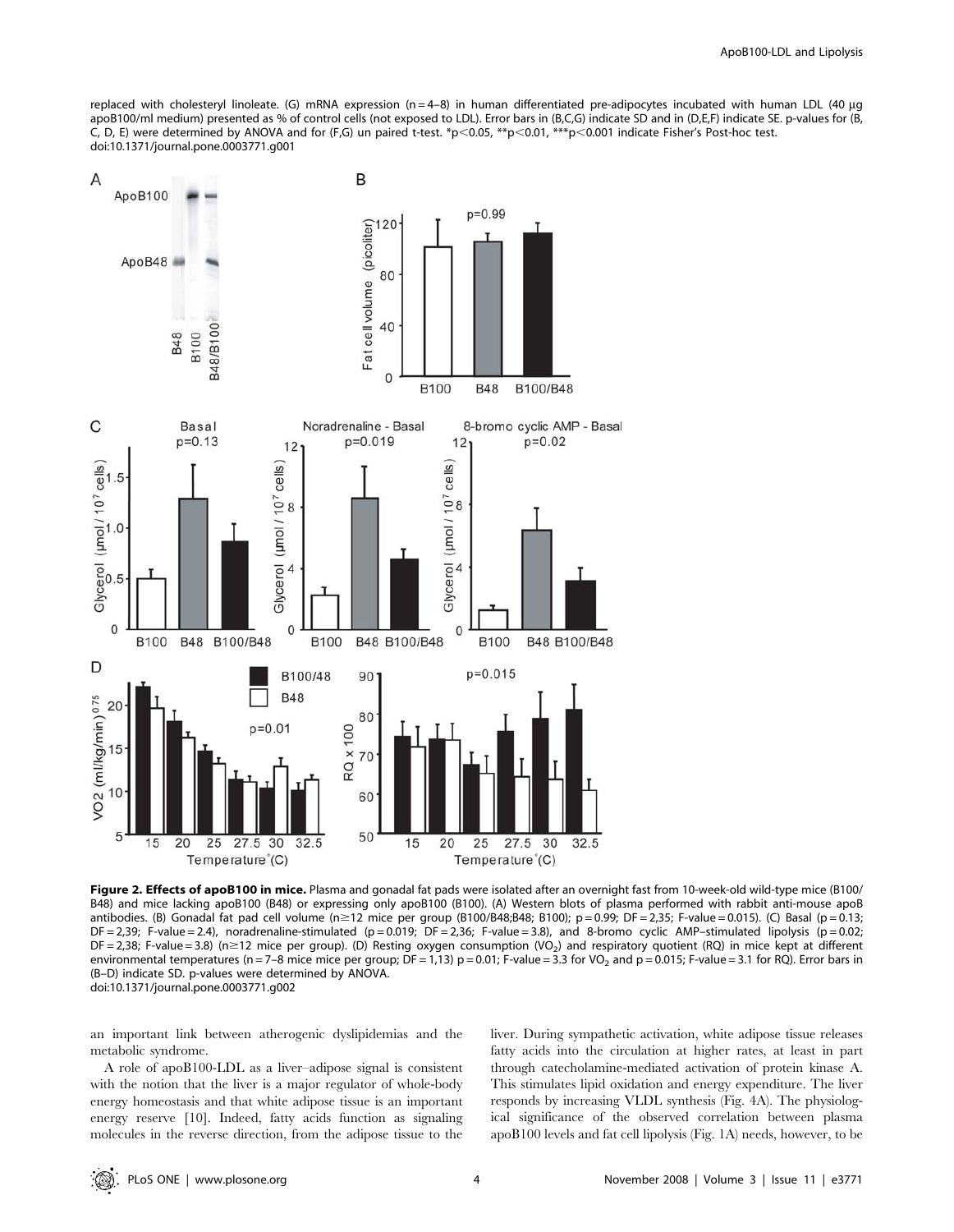Table 1. Basic Characteristics of the Study Mice.

|                              | Genotype                   |                 |                           |
|------------------------------|----------------------------|-----------------|---------------------------|
|                              | <b>ApoB100</b>             | ApoB100/48      | ApoB48                    |
|                              | (Apob <sup>100/100</sup> ) | (wild-type)     | (Mttp <sup>4/A</sup> )    |
| <b>Characteristics</b>       | $(n=5)$                    | $(n=5)$         | $(n=5)$                   |
| Age (weeks)                  | 10                         | 10              | 10                        |
| Body weight (g)              | $27.1 \pm 0.57$            | $29.4 \pm 2.6$  | $29.7 \pm 2.0$            |
| Liver weight (q)             | $1.5 \pm 0.1^*$            | $1.3 \pm 0.05$  | $1.5 \pm 0.09^{\dagger}$  |
| Plasma triglycerides (mg/dl) | $33.1 \pm 10.6*$           | $67.8 \pm 29.6$ | $17.9 \pm 7.0^{\degree}$  |
| Plasma cholesterol (mg/dl)   | $19.1 \pm 14.6^{\dagger}$  | $99.1 \pm 16.5$ | $38.5 \pm 13.7^{\dagger}$ |
| Plasma glucose (mg/dl)       | $361 \pm 42$               | $373 + 20$      | $360 \pm 31$              |

Values are mean $\pm$ SD.  $^*$ p $<$ 0.05,  $^{\dagger}$ p $<$ 0.005 vs. apoB100/48 mice. Plasma were isolated after an overnight fast.

doi:10.1371/journal.pone.0003771.t001

interpreted with caution. For instance, this correlation could also be a consequence of one or several differential expressed genes with independent effects on both apoB100 plasma levels (either by affecting synthesis in the liver or clearance in the periphery) and lipolysis in fat cells.

Our findings suggest that decreased LDL concentrations in the microcirculation of adipose tissue cause a reciprocal activation of lipolysis in white adipose tissue when apoB100-LDL levels are



decreased. In FCHL and metabolic syndrome, which are characterized by very high levels of apoB100 [11], a liver–adipose tissue route could potentially be involved. We speculate that, when catecholamine-induced adipocyte lipolysis decreases [3,4], adipocyte lipid synthesis is lowered to compensate for the reduced lipolysis. In support of this notion, lipid synthesis stimulation by acylation-stimulating protein is decreased in FCHL [12,13]. Patients with FCHL have increased apoB100 levels and decreasing catecholamine-induced lipolysis but the fat cell size remains normal, suggesting a link between low lipolysis and low lipid synthesis in fat cells. Reduced turnover of lipids in fat cells [3] may lead to decreased adipocyte fatty acid trapping and elevated levels of circulating fatty acids, which in turn exacerbate the dyslipidemia [14,15] (Fig. 4B).

There are numerous possibilities for how the interaction between apoB100-LDL and adipocyte LDLR may influence catecholamine signaling to the adipose tissue. The LDLR itself may mediate second signaling by mediating the uptake and degradation of LDL particles, which in turn may release molecules with signaling properties [16,17]. We tested whether the cholesterol ester content of the apoB100-LDL particles may alter their inhibitory effects on catecholamine-induced lipolysis. However, reconstituting cholesterol esters of the apoB100-LDL particles with triglycerides had no effect (Fig. 1F). Despite this, we found that apoB100-LDL signaling through the LDLR altered gene expression of several genes whereof two in the PKA complex (Fig. 1G). The gene expression observations are consistent with the

Figure 3. Effects of mouse apoB100 on 3T3-L1 cells and effects of LdIr in the study mice. (A) Basal and noradrenaline-stimulated lipolysis in 3T3-L1 cells incubated with equal numbers of mouse lipoproteins containing only apoB100 (40  $\mu$ g/ml medium, n = 10) or apoB48 (20  $\mu$ g/ml medium,  $n = 4$ ) or with vehicle alone (n = 7) for 48 hours; DF = 2,18 (p = 0.79; F-value = 0.24 for basal and p<0.001; F-value = 10.4 for noradrenalinestimulated lipolysis). (B) Percent inhibition of lipolysis mediated by incubation of 3T3-L1 cells with mouse lipoproteins containing apoB100 at high (80 μg apoB/ml medium) and low (40 μg apoB/ml medium) concentrations or with vehicle alone (Control) (n=9 for each concentration; p=0.013;<br>DF=2,24; F-value=5.6) for 48 hours. (C) Fat cell volume in gonadal fat pads isolat bars indicate SD. p-values were determined by ANOVA in (A-B) and unpaired t-test in (C-D), \*p<0.05, \*\*p<0.01 (t-test). doi:10.1371/journal.pone.0003771.g003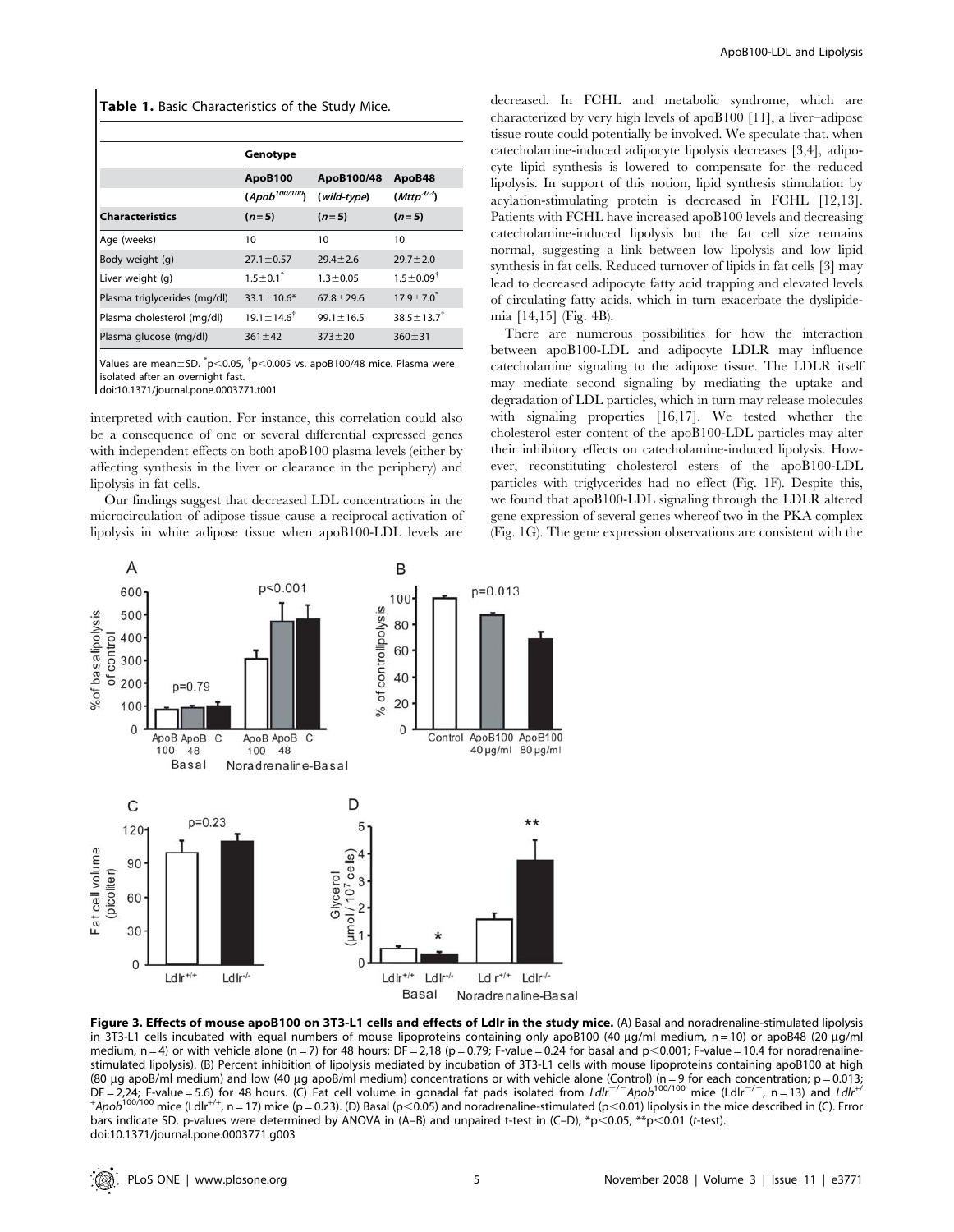

Figure 4. Model for cross-talk between the liver and adipose-tissue. In the normal state there is a balance between production of hepatic apoB100 containing lipoproteins and release of free fatty acid (FFA) from the adipose tissue. In FCHL patients, who have lower noradrenaline-induced lipolysis and increased levels of plasma lipoproteins containing aoB100, lowered lipid synthesis and decreased adipocyte fatty acid trapping lead to elevated levels of FFA in the circulation. Increased levels of circulating FFA activate apoB100 synthesis leading to elevated plasma apoB100 containing lipoprotein levels. In this fashion an imbalance between liver-adipose tissue is created and a ''vicious circle'' evolves. HSL indicates hormone sensitive lipase. doi:10.1371/journal.pone.0003771.g004

results of previous studies: first, the documented changes in Reg1 $\alpha$ and  $\text{Reg2}\beta$  in  $\text{Reg1}\alpha$ -null mutant mice and the findings of lipolysis studies with selective PKA blockers in mouse fat cells [18–20] are in agreement with a decrease in catecholamine-induced lipolysis. Furthermore, knockout of  $\text{Reg2}\beta$  results in a compensatory increase in Reg1 $\alpha$  [18,19]. The induction of apoB100-LDL of genes regulating fatty acid oxidation (CPT1, PPARa) are, in our view, in agreement with the measurements of metabolic rates  $(VO<sub>2</sub> and RQ, Fig. 2D)$ . A decrease in catecholamine-induced lipolysis seems to be coupled with an increase in fatty acid oxidation, thus the two phenomena appear to compensate each other which also is consistent with the absence of changes in fat cell volumes (Fig. 2B). However, the exact mechanism for how the LDLR/apoB100-LDL complex mediates changes to gene expression and inhibitory effect on lipolysis remains a topic for future studies.

In conclusion, we have shown that apoB100-LDL mediates the inhibition of catecholamine-induced lipolysis in adipocytes through the LDLR. Our findings suggest a novel link between dyslipidemias and metabolic disorders such as FCHL and the metabolic syndrome. They also suggest that the beneficial actions of cholesterol-lowering agents such as statins may involve effects on the rate of lipolysis in adipocytes.

#### Materials and Methods

#### Subjects

The study subjects were 48 overweight but otherwise healthy Scandinavian men (body mass index, 25-53 kg/m<sup>2</sup>), aged 23-72 years, who were free from regular medication. In the morning after an overnight fast, a venous blood sample was obtained for analysis of serum apoB100 and apoA1 concentrations, and a subcutaneous fat biopsy  $(1-3 \text{ g})$  was obtained from the abdominal region by needle aspiration under local anesthesia as described [21]. For experiments in primary cultures of human pre-adipocytes, subcutaneous adipose tissue was obtained during cosmetic liposuction under general anesthesia from healthy subjects who were not selected on the basis of age, sex, or degree of obesity. The study was approved by the hospital's ethics committee. The study was explained in detail to each participant and written informed consent was obtained.

#### Mouse models

In the  $Mttp^{flox/Mx1-Cre^{+/-}}$  mice used for the study, the gene for microsomal triglyceride transfer protein is floxed  $(Mttp^{flox/flox})$ and can be recombined in the liver upon induction of Crerecombinase  $(Mx1-Cre^{t/2})$  with polyinosinic-polycytidylic ribonucleic acid (1  $\mu$ g/ $\mu$ l; Sigma). This recombination results in the termination of hepatic VLDL synthesis and depletion of plasma apoB100, as described [6]. Two weeks before sacrifice,  $M$ ttp was recombined  $(Mttp^{\Delta/\Delta})$ , which interrupts hepatic synthesis of apoB100-containing lipoproteins, leaving only apoB48-containing lipoproteins in plasma (Fig. 2A). Littermate wild-type mice  $(Mttp^{\mathrm{flox/flox}})$  injected with phosphate-buffered saline, had approximately equal concentrations of plasma apoB100 and apoB48, as shown by western blot analysis, while  $A_{\mu}^{b}$  holds mice [7] only had apo $\hat{B}100$  in plasma (Fig. 2A).  $Ldh^{-2}$  Apob<sup>100/100</sup> and  $Ldh^{2}$  $+A p \circ b^{100/100}$  mice were generated by crossing  $L dlr^{-/-}$  mice [9] with  $A \rho_0 b^{100/100}$  mice. The study mice had been backcrossed at least six times  $(>95\%$  C57BL/6,  $<5\%$  129/SvJae), were housed in a pathogen-free barrier facility (12 h light/12 h dark cycle), and were fed rodent chow containing 4% fat. Genotypes were determined by polymerase chain reaction using genomic DNA from tail biopsies. Mice were sacrificed at 10 weeks of age. Gonadal and renal fat pads were immediately removed and put into tubes containing  $37^{\circ}$ C phosphate-buffered saline for following analyses.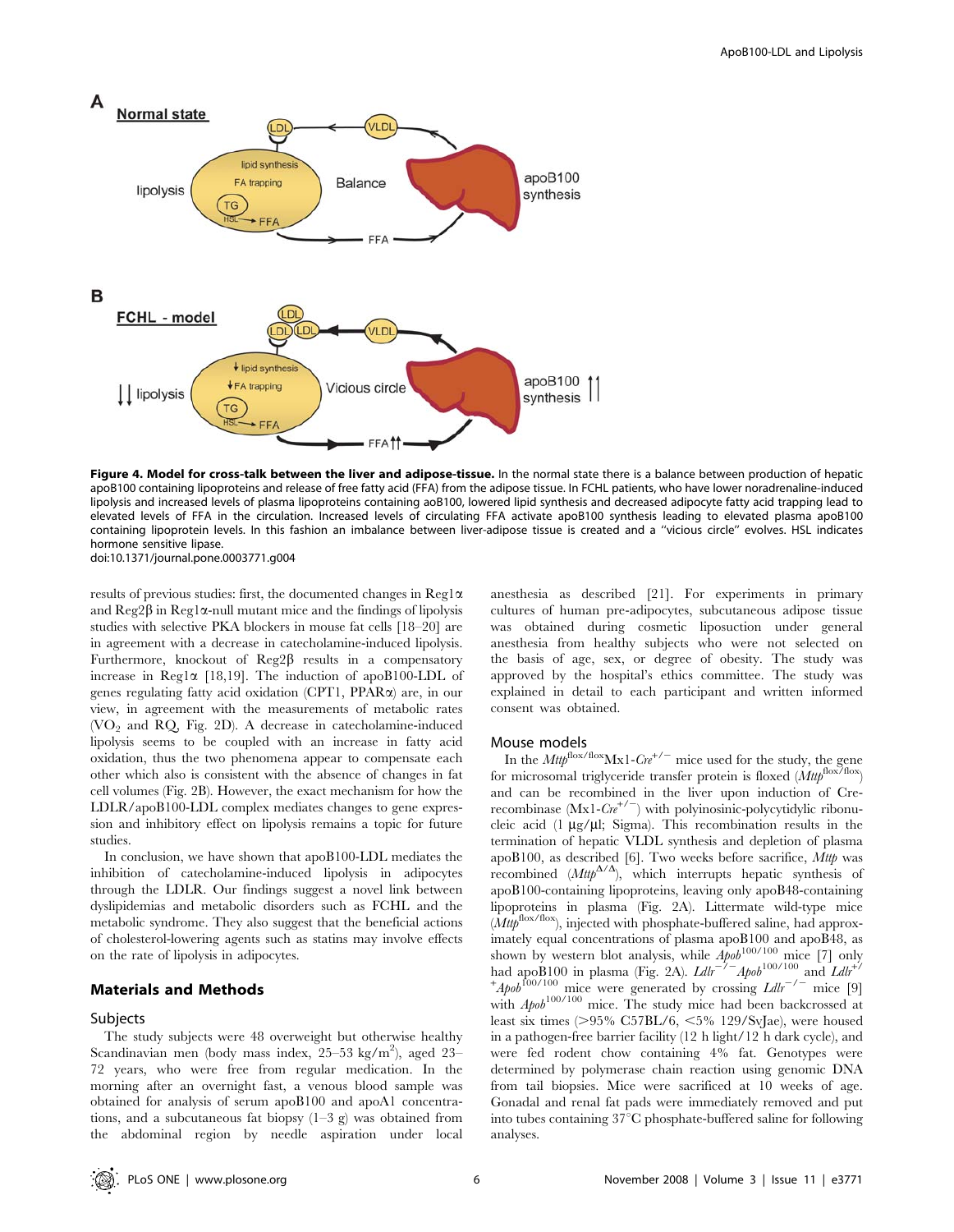#### Mouse characteristics and metabolic rate

Mouse plasma samples  $(2 \mu l)$  were fractionated by SDS-PAGE using 4% gels. The apoB proteins were detected with rabbit antiserum against mouse apoB (Biosite, Taby, Sweden). The binding of primary antibodies was assessed with horseradish peroxidase–labeled donkey anti-rabbit antibodies and ECL western blotting reagents (Amersham Biosciences, GE Healthcare Biosciences, Little Chalfont, Buckinghamshire, England). Plasma cholesterol and triglyceride concentrations were determined with colorimetric assays (Infinity cholesterol/triglyceride kits; Thermo Electron, Melbourne, Australia). Plasma glucose levels were measured with Precision Xtra (MediScience, Cherry Hill, NJ).

Eight mice lacking apoB100  $(Mttp^{d/4})$  and seven wild-type  $(Mttp<sup>flox/flox</sup>)$  mice were investigated in metabolic cages, and food intake was recorded. Energy expenditure and respiratory quotient were determined at week 10 as described [22]. In brief, after an acclimatization period, oxygen consumption and carbon dioxide production were measured at  $15-32.5^{\circ}$ C. Experiments conducted at temperatures of  $15-27.5^{\circ}$ C lasted for up to 5 hours; those conducted at temperatures above  $27.5^{\circ}$ C lasted for 2.5 hours (to avoid stress caused by the heat). Oxygen consumption (ml/min/  $kg^{0.75}$ ) and the respiratory quotient were calculated with a calorimetry calculation program (written in DasyLab; Somedic, Horby, Sweden).

#### RNA Isolation and Real-Time PCR

Human subcutaneous fat that had been stored in Trizol reagent at  $-80^{\circ}$ C were homogenized (FastPrep, Qbiogene; Irvine, CA) in fresh Trizol. Total RNA was prepared with RNeasy mini kits (Qiagen, Valencia, CA) using a DNAse I treatment step according to the manufacturer's protocol. RNA quality was assessed with a Bioanalyzer 2100 system (Agilent Technologies, Santa Clara, CA). Total RNA  $(0.3-0.5 \mu g)$  was reverse transcribed with Superscript II as recommended by the manufacturer (Invitrogen). After dilution to 65  $\mu$ l, cDNA (3  $\mu$ l) was amplified by real-time PCR with  $1 \times$  TaqMan universal PCR master mix (Applied Biosystems, Foster City, CA). Assay-on-Demand kits containing corresponding primers and probes were from Applied Biosystems. The mRNA levels were normalized to acidic ribosomal phosphoprotein P0 (RPLP0).

#### Lipoprotein isolation

Human VLDL and LDL in 60 ml of blood from a normolipidemic donor were isolated by density-gradient ultracentrifugation, as described [23]. In brief, after a 16-hour spin in a Beckman SW40 rotor at  $40,000$  rpm at  $15^{\circ}$ C, the top 0.5 ml layer was aspirated (VLDL). The tubes were then sliced 42 mm from the top to harvest the LDL fraction. The LDL and VLDL fractions were each passed through a PD-10 desalting column (Amersham Bioscience). Mouse lipoproteins containing apoB48 or apoB100 were isolated from plasma pooled from  $\frac{8}{8}$  Mttp<sup> $\frac{1}{2}$ </sup> mice and 8  $A p_0 b^{100/100}$  mice, respectively. The pooled plasma was mixed with 1.42 g/ml NaBr to a final density of 1.10 g/ml and ultracentrifuged at  $40,000$  rpm in a Beckman SW40 rotor for  $>80$  hours at  $10^{\circ}$ C. The top 0.5 ml of the tube containing LDL and less dense lipoproteins was collected. ApoB concentrations in the lipoprotein fractions were assessed from total protein concentrations. The LDL fractions used in the current experiments contained  $5.4 \pm 1.9$  mmol/L cholesterol,  $0.58 \pm 0.12$  mmol/l triglycerides and  $483\pm62$  mg/l apoB100. We have run aliquots of these fractions on SDS-acrylamide gels showing a robust apoB100 band and no other degradation products or other proteins (data not shown).

#### Preparation of reconstituted low density lipoprotein

Reconstituted LDL was prepared as described by [24]. In brief, LDL was dialyzed at  $4^{\circ}$ C against 0.3 mM EDTA, pH 7.0. Aliquots of 1.9 mg LDL were transferred to glass tubes containing 25 mg of potato starch and frozen in liquid nitrogen. The samples were lyophilized and the endogenous lipids were extracted from the lyophilized LDL with heptane. After removing the last heptane supernatant,  $200 \mu l$  heptane containing 6 mg of glyceryl trilinoleate or cholesteryl linoleate (Sigma-Aldrich) were added. The mixture was incubated for 1 hour at  $4^{\circ}$ C followed by evaporation of the heptane under a gentle stream of nitrogen until the samples were completely dry. One ml of PBS, pH 7.4, was then added to dissolve the reconstituted LDL and left overnight at  $4^{\circ}$ C. The solubilized reconstituted LDL was separated from the bulk of the starch and from excess lipids by centrifugation at 2000 rpm for 10 min,  $4^{\circ}$ C. The supernatant was further centrifuged at 9100 g for 10 min,  $4^{\circ}$ C and finally filtered through a 0.22  $\mu$ m Millipore filter.

#### Adipose tissue and cell cultures

Human subcutaneous adipose tissue and mouse fat pads were cut into fragments, incubated with collagenase (0.5 g/ml; Sigma, St. Louis, MO) in Krebs Ringer phosphate buffer (pH 7.4) supplemented with 40 g/l dialyzed bovine serum albumin (fraction V; Sigma) for 1 hour at  $37^{\circ}$ C, and filtered through a nylon mesh. The supernatant, containing mature adipocytes, was used as described below.

Pre-adipocytes were isolated and differentiated as described [25]. The cell pellet obtained from human subcutaneous adipose tissue was resuspended in 10 ml of erythrocyte lysis buffer  $(0.154 \text{ M} \text{NH}_4\text{Cl}, 5.7 \text{ mM} \text{K}_2\text{HPO}_4, \text{and } 0.1 \text{ mM} \text{EDTA},$ pH 7.3) and centrifuged. The pellet was resuspended in 10 ml of DMEM/F12 medium (Invitrogen) and filtered through a nylon filter. After an additional centrifugation, the cells were resuspended in DMEM/F12 supplemented with 10% fetal calf serum and penicillin/streptomycin (100 mg/l), seeded into 12-well plates (50,000 cells/cm<sup>2</sup>), and kept at  $37^{\circ}$ C in 5.3 kPa CO<sub>2</sub> for 18– 20 hours. Cells were then washed with DMEM/F12 and cultured in chemically defined serum-free medium. Rosiglitazone (kindly provided by SmithKline Beecham Pharmaceuticals) was added to a final concentration of 10 mmol/l (days 1–6) to induce differentiation. Cells were maintained in the medium at  $37^{\circ}$ C and  $5.3$  kPa  $CO<sub>2</sub>$  for a total of 10 days and incubated with fresh lipoproteins for 8, 24, or 48 hours. Only cultures with a differentiation density  $\geq$  70% and  $\leq$  5% contaminating endothelial cells were used. Differentiation was determined by quantifying glycerol-3-phosphate dehydrogenase activity as described [25].

Standard procedures were used to grow and differentiate 3T3-L1 cells. Lipolysis experiments with differentiated 3T3-L1 cells or human pre-adipocytes were conducted as described [26]. In brief, pre-adipocytes were incubated in medium with or without fresh mouse or human lipoproteins for 48 hours. The medium was removed, and the cells were washed and incubated for 3 hours at  $37^{\circ}$ C in DMEM/F12 medium supplemented with bovine serum albumin (20 g/l) with and without noradrenaline ( $10^{-4}$  mol/l). In methodological experiments,  $10^{-4}$  mol/l of noradrenaline always produced the maximal lipolytic effect. Aliquots were collected and kept at  $-20^{\circ}$ C for measurement of glycerol concentration (an index of lipolysis). To control for interexperimental differences in adipocyte differentiation, glycerol release was normalized to the glycerol-3 phosphate dehydrogenase activity and protein content of each sample.

Mature collagenase-isolated fat cells were used for lipolysis experiments as described [3,4]. The same lipolysis protocol was